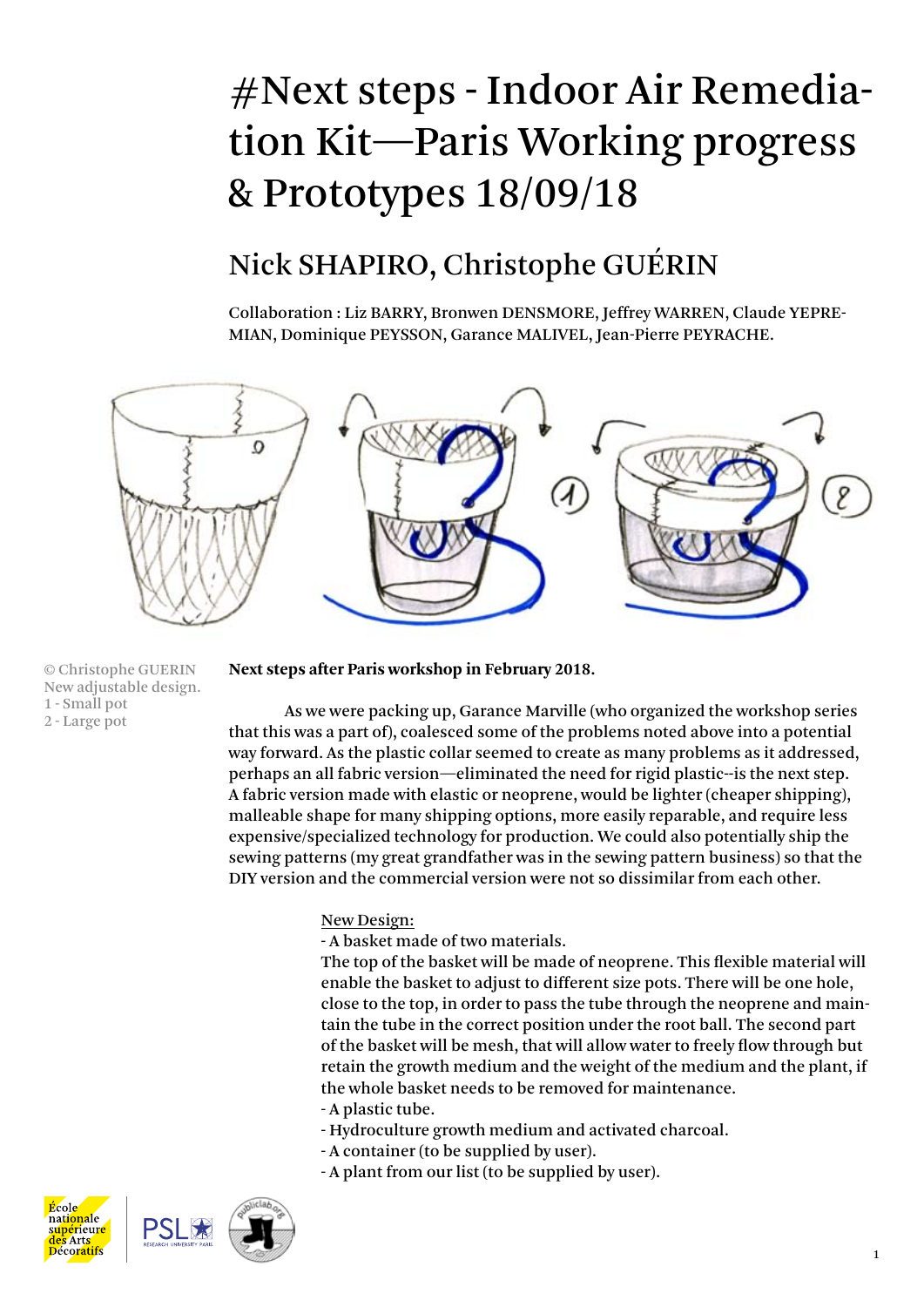



# March - April - May 2018

I started doing materials research for a fabric-based prototype. I was looking for a 3D knitted material and a neoprene. I was interested in synthetic materials in order to minimize water absorption.

I ordered few options of both materials and started to make prototypes. I designed a simple cut pattern to help me cut the fabric and sew them altogether. To make it simpler and faster, I choose to work on the small size pot, with a diameter of 13 cm (~5.1 inches). I bought a glass container with a diameter of 15 cm (~5.9 inches).



The first prototype I did : I like the shape of it, especially the top, where the net meets the neoprene. Despite this success I needed to find a new way to make the seam clean and durable.

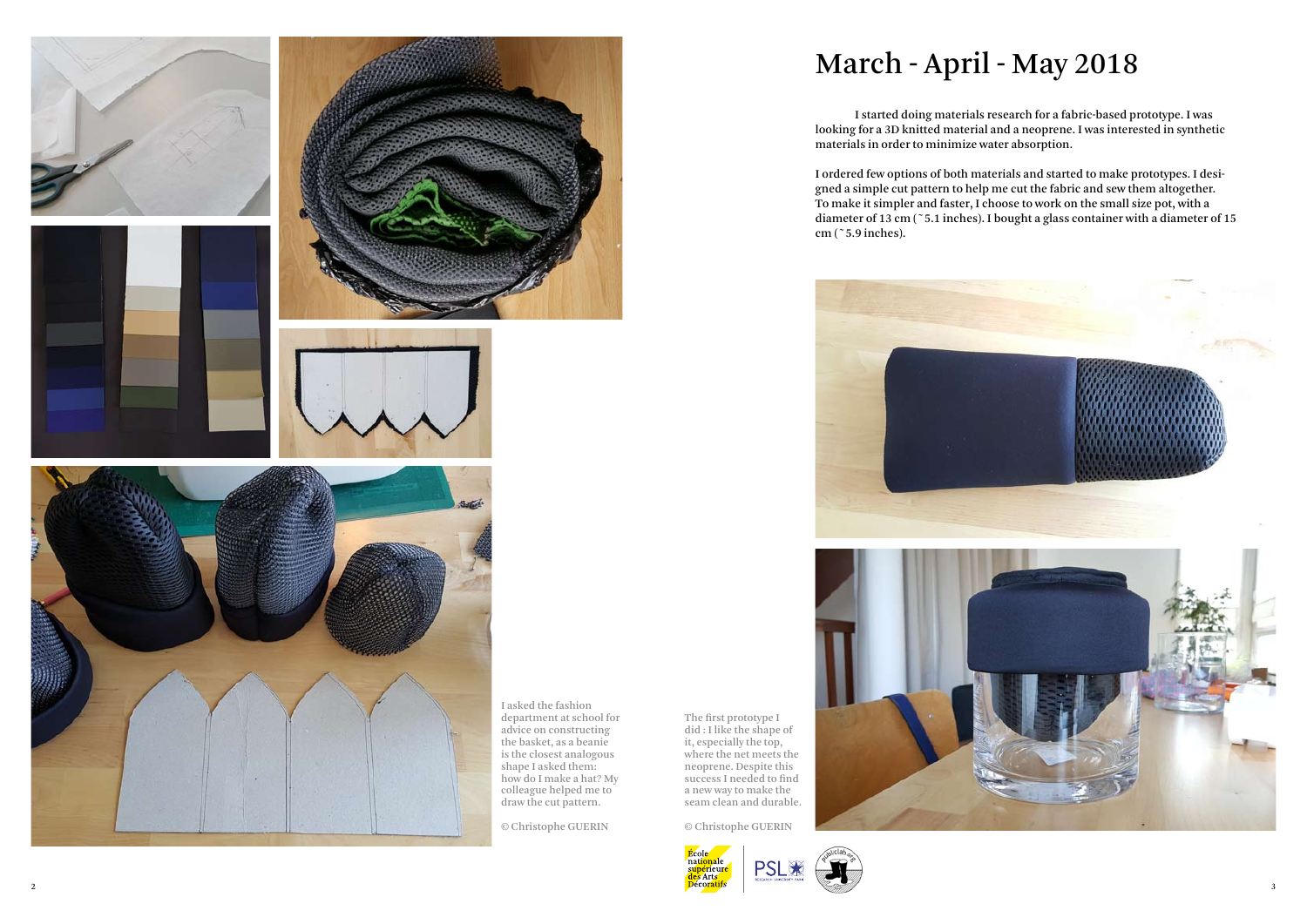4



Second prototype I did : A simple shape, elegant and with a soft feel. To be able to improve the finish of the seam I had to roll it then return it. The finish is as I would like it now but I don't know how to fix the plas tic tube.





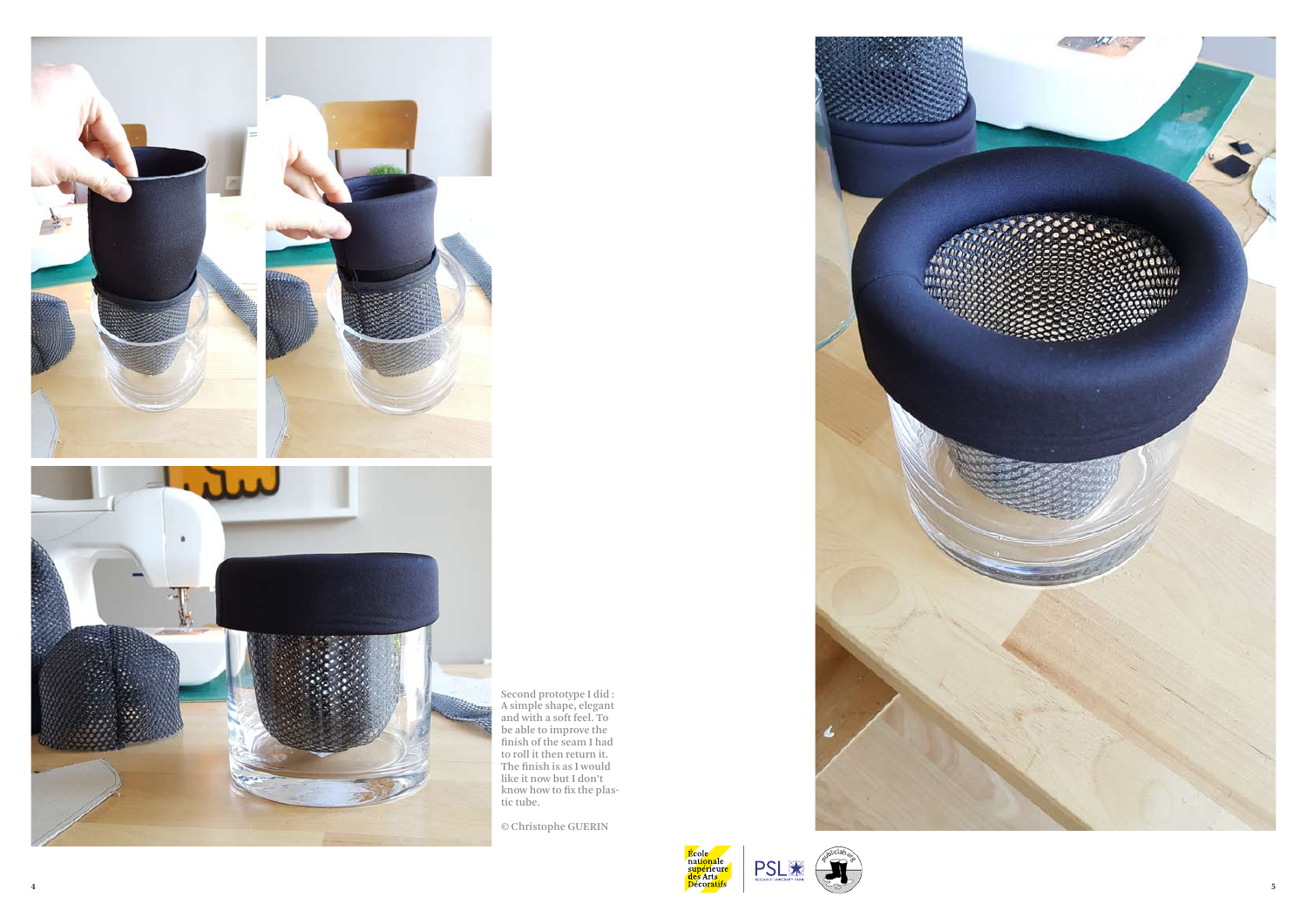



June 2018

After doing many tests on my own, using a non-professional sewing machine, I went to arts décoratif morpho structure department and used a professional machine. As my materials are synthetic, I was sure that I could use an ultrasound machine, which melts the materials together. Indeed it worked, but the welding became rigid and it was difficult to have a nice and soft shape. To remedy this situation I found a second ultrasound machine in the textile department, smaller than the first one. It allows for more maneuverability in how you cut and weld the material together as it is more of a hand tool than a large industrial machine. It could be useful, for making nice finished edges or to cut specific shape. It could also be the right tool to make a hole in the neoprene to fix the plastic tube.





Ultrasound machine like a sewing machine.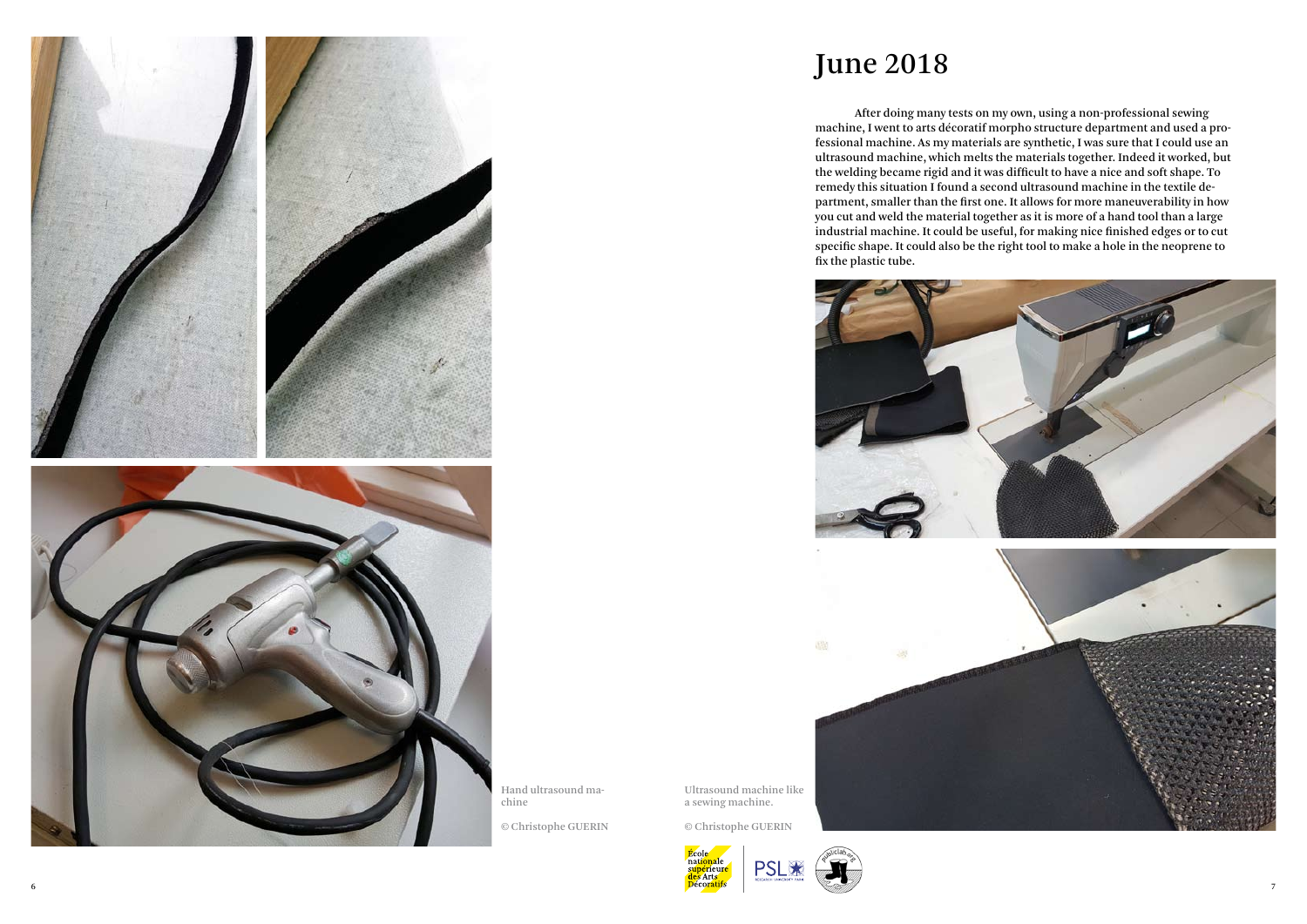

© Christophe GUERIN

July 2018

First materials I bought were not good enough. It wasn't a real neoprene material, so I looked for a better one in Germany. I found new products and bought them for the next prototype series.

This time, I designed 3 pot sizes: 21 cm diameter, 17 cm and 13 cm.

I did new cut patterns, using 4 modules and six modules. The more you have facets and softer / rounder your pots will look like. I chose to work only with black colour, but for the next series, I could select a

range of colours.





I also need to improve the edges finishes.